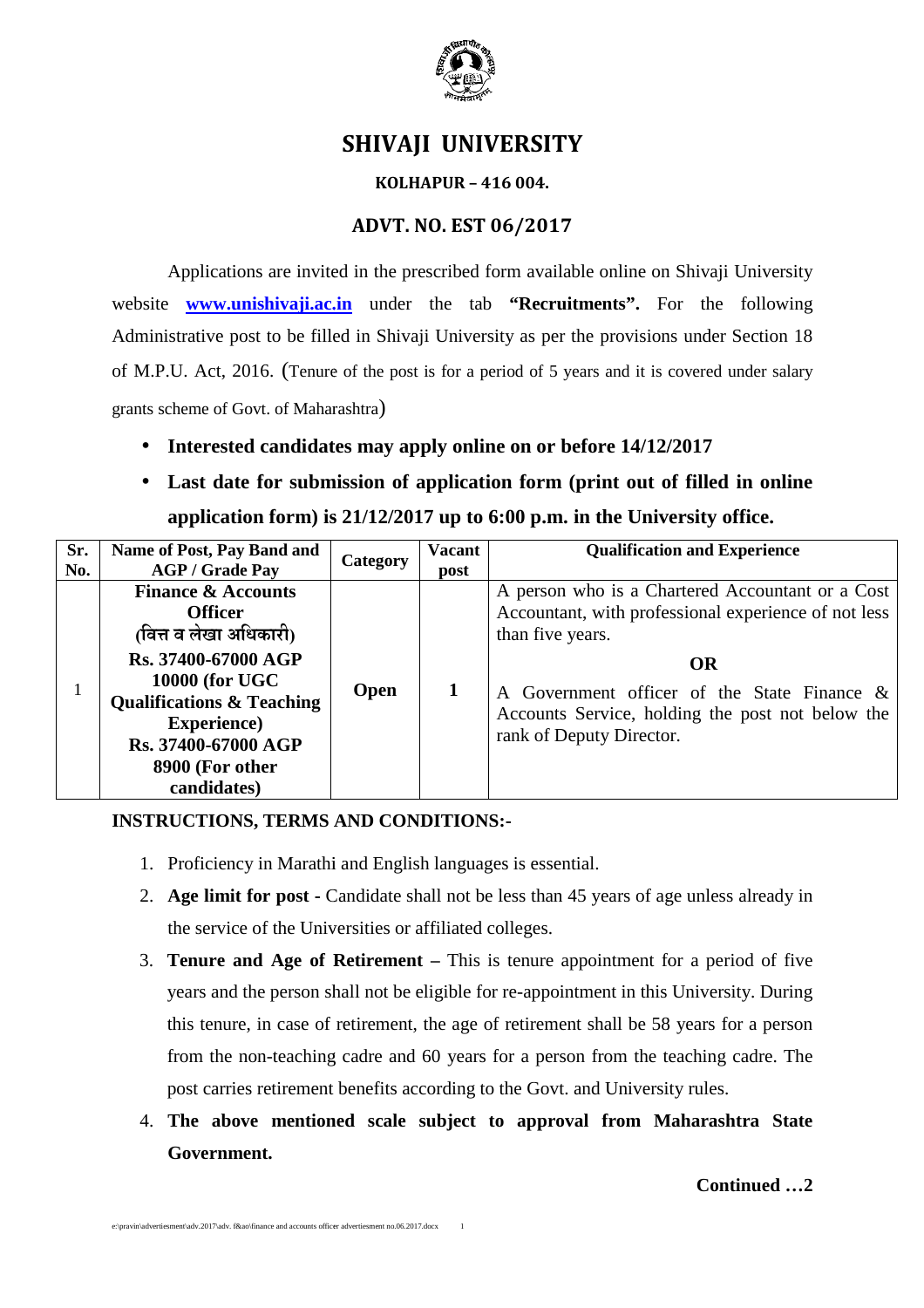- 5. As per the General Administration Department, Mantralaya, Mumbai 400 032 Notification No. SRV 2000/CR(17/2000)/XII, dated  $28<sup>th</sup>$  March, 2005 in respect of 'Small Family ', A person who desires to apply for any post in Group A, B, C and D in any Government Service shall submit, along with the application, a declaration form in prescribed FORM.
- 6. The reservation for **Female candidates** will be in accordance with Government Resolution No. **MISC २०९६/प्र.क.-३०/का-२, dated 1<sup>st</sup> August, 1997** issued by the Women's and Child Welfare Department.
- 7. The reservation for handicapped candidates will be in accordance with Government Resolution No. अपंग २०११/(२२/११)/मशि-१, dtd. 24 January, 2011 issued by the Higher & Technical Education Department.
- 8. Applicants already in the employment either in temporary capacity or in permanent capacity in the University / Affiliated colleges, outside the University in government agencies should submit their applications through proper channel on or before last date prescribed for the purpose.
- 9. Applications with incomplete information or / and erased/ wrong information, in respect of educational qualifications, experience, age etc., if the certificates attached with application are not attested and / or application without prescribed fee will not be considered. No correspondence in this respect will be made.
- 10. Applicants who are not eligible will not be informed individually.
- 11. Applicants should attend Examination/ test/ interview at his/ her own expenses.
- 12. The selection process shall be undertaken through rigorous scrutiny at every level / every stage of verification. If it is found that the information received from an applicant is false and/ or is based on false certificates, will be liable for legal action, then such candidate will be immediately barred from further process.
- 13. Canvassing directly or indirectly is strictly prohibited and liable for disqualification.
- 14. All updates, corrigendum (if any), instructions regarding this recruitment from time to time shall be updated on Shivaji University website only. Hence applicants are advised to visit university website regularly for further updates / details.
- 15. University reserves the right to fill or not to fill the post advertised.

#### **Continued. …3**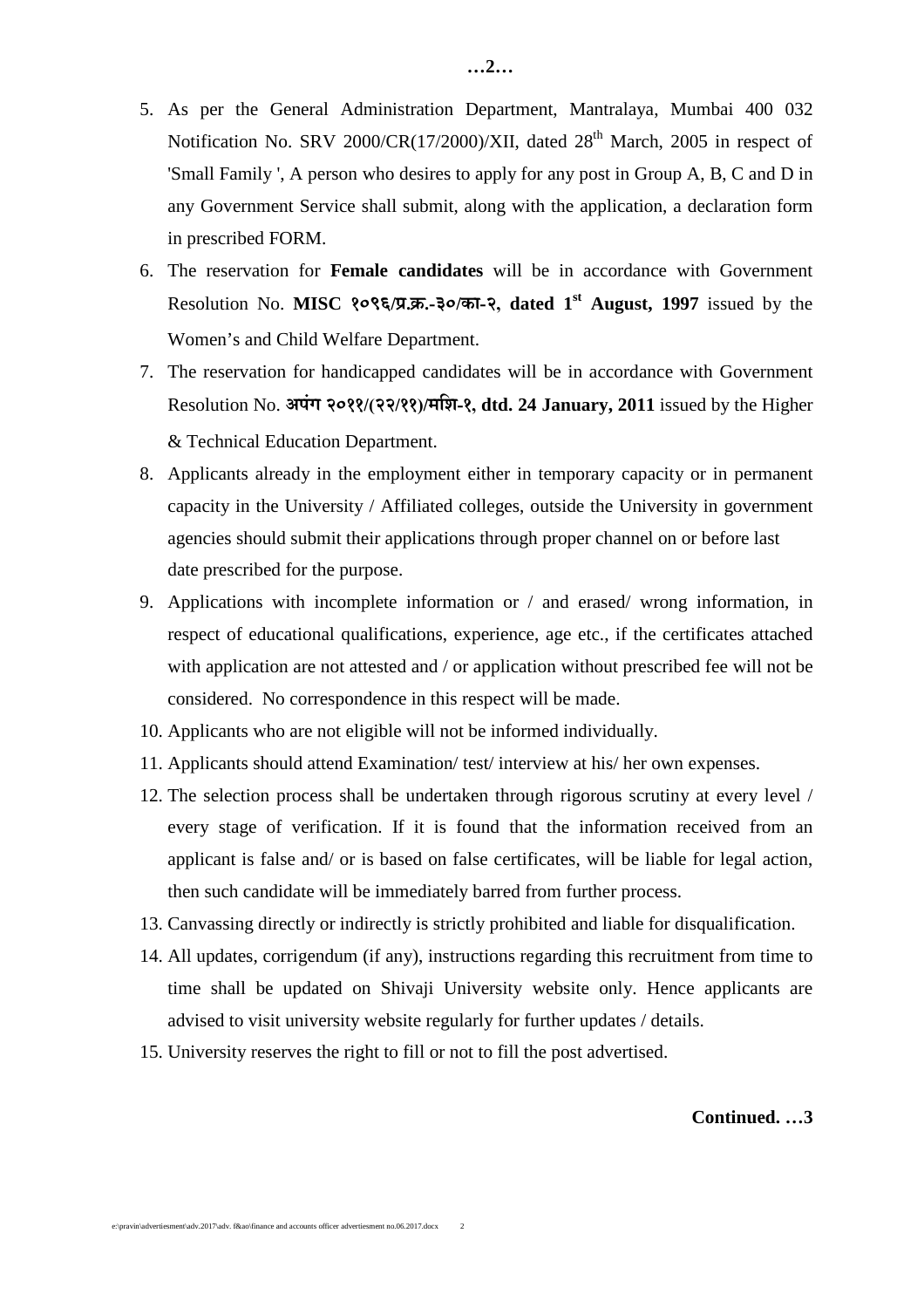- 16. The prescribed **Online Application Link** is available on university website www.unishivaji.ac.in under the tab **"Recruitment".** This needs to be filled and printout of the same on A4 size paper, in 01 copy with necessary attested documents and **Demand Draft drawn in the favour of the Finance and Accounts Officer, Shivaji University, Kolhapur payable at Kolhapur** OR Cash Receipt of University of **Rs.500/- (Non Refundable)** should accompany the application form.
- 17. Printout online application form submitted with attested copies of certificates should be sent in an envelope superscripted
	- **"Application for the post of Finance and Accounts Officer",** so as to reach the same to following address

#### **The Registrar**

#### **Shivaji University, Vidyanagar,**

#### **Kolhapur – 416 004. (Maharashtra State)**

- 18. The last date for submission of (Print out of filled in Online) application form with necessary attested documents is **21/12/2017 up to 6:00 p.m.**
- 19. Applications received after the last date will not be considered. The University will not be responsible for postal delay, if any.
- 20. The Date of publication of advertisement shall form the basis for considering prescribed upper and lower age limit for the post.
- 21. The Candidate appointed in the University services after 1 Nov., 2005 would be covered under new "Defined Contribution Pension Scheme" and the existing pension scheme (i.e. Maharashtra Civil Services (Pension) Rules, 1982 and Maharashtra Civil Services (Commutation of Pension) Rules 1984) and General Provident Fund Scheme (GPF) will not be applicable to such candidates as per Government Resolution No. CPS-1005/126/SER-4, dated 31<sup>st</sup> Oct., 2005 and subsequent Government Resolutions issued from time to time. This rule shall not be applicable to the candidate, who is already working on the post covered under pension scheme.
- 22. Candidate should possess a "Certificate of D.O.E.A.C. Societies "C.C.C" or "O" level or "A" level or "B" level or "C" level or MS-CIT or GECT Certificate of Maharashtra State Higher & Technical Education Board" OR a Certificate in Computer Operation prescribed by the Govt. of Maharashtra from time to time. Those who are not possessing the said Certificate, they will have to produce the Certificate within two years from the date of their appointment. However relaxation in the computer literacy

#### **Continued …4**